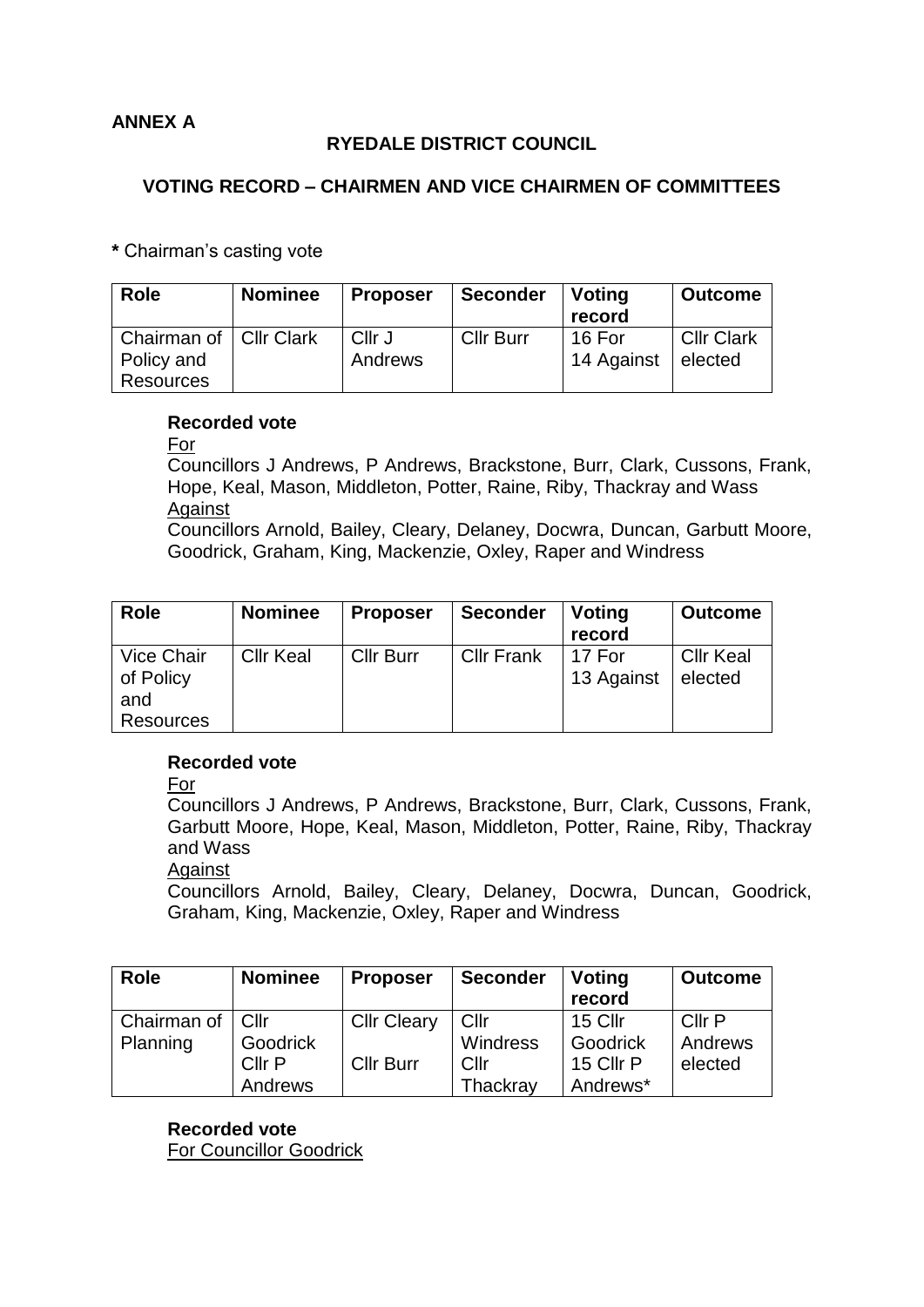Councillors Arnold, Bailey, Cleary, Delaney, Docwra, Duncan, Garbutt Moore, Goodrick, Graham, Hope, King, Mackenzie, Oxley, Raper and Windress For Councillor P Andrews Councillors J Andrews, P Andrews, Brackstone, Burr, Clark, Cussons, Frank,

Keal, Mason, Middleton, Potter, Raine, Riby, Thackray and Wass

| <b>Role</b> | <b>Nominee</b>     | <b>Proposer</b>   | <b>Seconder</b>    | Voting<br>record | <b>Outcome</b>     |
|-------------|--------------------|-------------------|--------------------|------------------|--------------------|
| Vice        | Cllr               | Cllr              | <b>Cllr Cleary</b> | $\vert$ 13 Cllr  | <b>Cllr Potter</b> |
| Chairman of | Windress           | Goodrick          |                    | Windress         | elected            |
| Planning    | <b>Cllr Potter</b> | <b>Cllr Clark</b> | Cllr Burr          | 17 Cllr          |                    |
|             |                    |                   |                    | Potter           |                    |

### **Recorded vote**

For Councillor Windress

Councillors Arnold, Bailey, Cleary, Delaney, Docwra, Duncan, Garbutt Moore, Goodrick, Graham, King, Mackenzie, Oxley and Raper For Councillor Potter

Councillors J Andrews, P Andrews, Brackstone, Burr, Clark, Cussons, Frank, Hope, Keal, Mason, Middleton, Potter, Raine, Riby, Thackray, Wass and **Windress** 

| <b>Role</b>        | <b>Nominee</b> | <b>Proposer</b>  | <b>Seconder</b> | <b>Voting</b><br>record | <b>Outcome</b> |
|--------------------|----------------|------------------|-----------------|-------------------------|----------------|
| Chairman of   Cllr |                | <b>Cllr Keal</b> | Cllr Mason      | 18 For                  | Cllr           |
| Overview           | Middleton      |                  |                 | 11 Against              | Middleton      |
| and Scrutiny       |                |                  |                 | 1 Abstain               | elected        |

### **Recorded Vote**

For

Councillors J Andrews, P Andrews, Brackstone, Burr, Clark, Cussons, Frank, Garbutt Moore, Hope, Keal, King, Mason, Middleton, Potter, Raine, Riby, Thackray and Wass

Against

Councillors Arnold, Bailey, Cleary, Delaney, Docwra, Duncan, Goodrick, Graham, Mackenzie, Oxley and Windress

Abstain

Councillor Raper

| <b>Role</b>                                     | <b>Nominee</b>   | <b>Proposer</b>   | <b>Seconder</b>    | Voting<br>record     | <b>Outcome</b>            |
|-------------------------------------------------|------------------|-------------------|--------------------|----------------------|---------------------------|
| Vice<br>Chairman of<br>Overview<br>and Scrutiny | <b>Cllr Wass</b> | <b>Cllr Clark</b> | <b>Cllr Potter</b> | 18 For<br>12 Against | Cllr<br>Potter<br>elected |